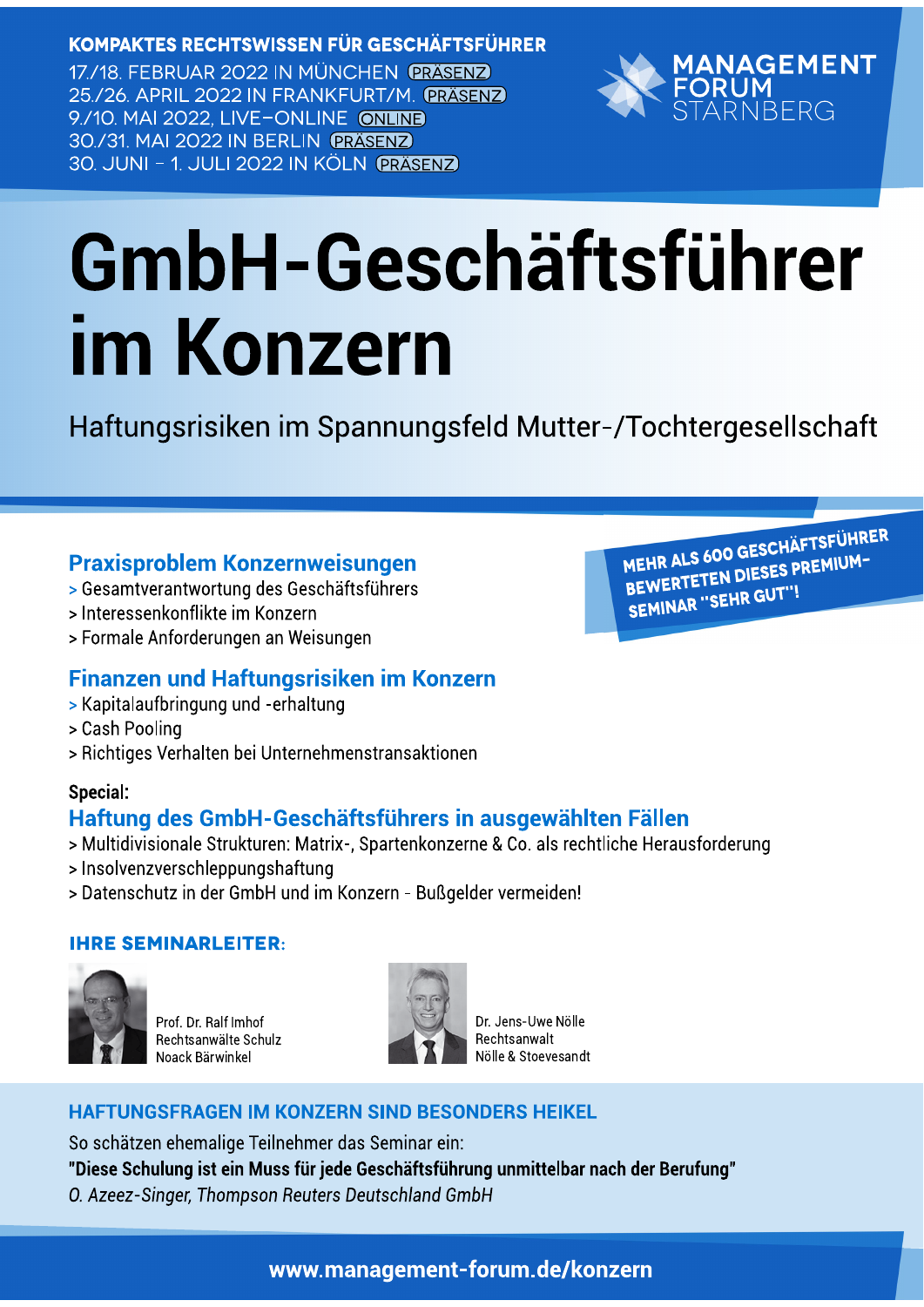#### **THEMENSTELLUNG UND INHALT**

GmbH-Geschäftsführer in einem Konzern sind an die Weisungen ihrer Konzernmutter gebunden, haften aber persönlich für alle Entscheidungen innerhalb ihrer GmbH-Tochtergesellschaft. Hier ist das Konfliktpotenzial vorprogrammiert.

Für den erfolgreichen Umgang mit schwierigen Situationen innerhalb des Konzerns sollten Sie sich gut mit den rechtlichen Rahmenbedingungen auskennen. Dann sind Sie für Ihre Aufgaben als GmbH-Geschäftsführer im Konzern gerüstet.

#### DAS MÜSSEN SIE WISSEN:

- > Wie fügt sich Ihre GmbH in die Konzernstruktur ein, wer hat im Konzern das Sagen?
- > Welche Handlungsfreiräume haben Sie hinsichtlich der Weisungsgebundenheit und der Gesamtverantwortung?
- > Wie wirken sich die Konzernstrukturen auf Ihre persönliche Haftung aus und welche rechtlichen Möglichkeiten zur Absicherung stehen Ihnen zur Verfügung?
- > Was müssen Sie hinsichtlich der Verflechtungen im Steuer- und Bilanzrecht sowie der Rechnungslegung wissen?
- > Welche Stolperfallen bei Beteiligungen und Unternehmenstransaktionen müssen Sie beachten?

Setzen Sie sich aktiv mit Ihrer Rolle als Geschäftsführer im Konzern auseinander! Auf diesem Seminar erfahren Sie, wie Sie Ihre GmbH als Tochtergesellschaft rechtssicher führen und dabei die Interessen der Konzernmutter zuverlässig im Auge behalten.

#### **ZEITLICHER ABLAUF**

10.00 Beginn des ersten Seminartages 9.00 Beginn des zweiten Seminartages 13.00 Gemeinsames Mittagessen 18.00 Ende des ersten Seminartages 16.30 Ende des zweiten Seminartages

Am Ende des ersten Seminartages lädt Management Forum Starnberg Sie zum Sektempfang ein.

Kommunikations- und Kaffeepausen werden im Laufe der Veranstaltung festgelegt.

## TEILNEHMERSTIMMEN

"Zwingende Veranstaltung für jeden Geschäftsführer" U. König, con terra GmbH

"Sehr positiv und hilfreich, da alle Beiträge auch sehr fachkompetent und interessant vorgetragen wurden" J. Kirsch, STEAG New Energies GmbH

"Eine für die Praxis sehr hilfreiche, fachlich fundierte Veranstaltung"

A. Meulenberg, BERZELIUS Metall GmbH

#### **IHRE ANSPRECHPARTNERIN**

**Christa Rehse** Konferenz-Managerin

"Ihre Fragen zur Veranstaltung beantworte ich gerne!"

Telefon: +49 8151 2719-16 christa.rehse@management-forum.de



## **IHRE SEMINARLEITER**



#### Prof. Dr. Ralf Imhof

ist Of Counsel der Kanzlei Schulz Noack Bärwinkel in Hamburg, für die er zuvor als Rechtsanwalt tätig war, bevor er eine Professur an der Brunswick European Law School (BELS) übernahm. An der Law School lehrt er Wirtschaftsprivatrecht und vertritt dort auch das Fach Gesellschaftsrecht.



#### Dr. Jens-Uwe Nölle

ist seit 1996 als Rechtsanwalt zugelassen. Darüber hinaus ist er Gründungspartner der Rechtsanwaltsgesellschaft Nölle & Stoevesandt. Seine Tätigkeitsschwerpunkte liegen im Gesellschafts- und Steuerrecht, wobei er sich insbesondere auf die umfassende Beratung mittelständischer Unternehmen und ihrer Geschäftsführer spezialisiert hat.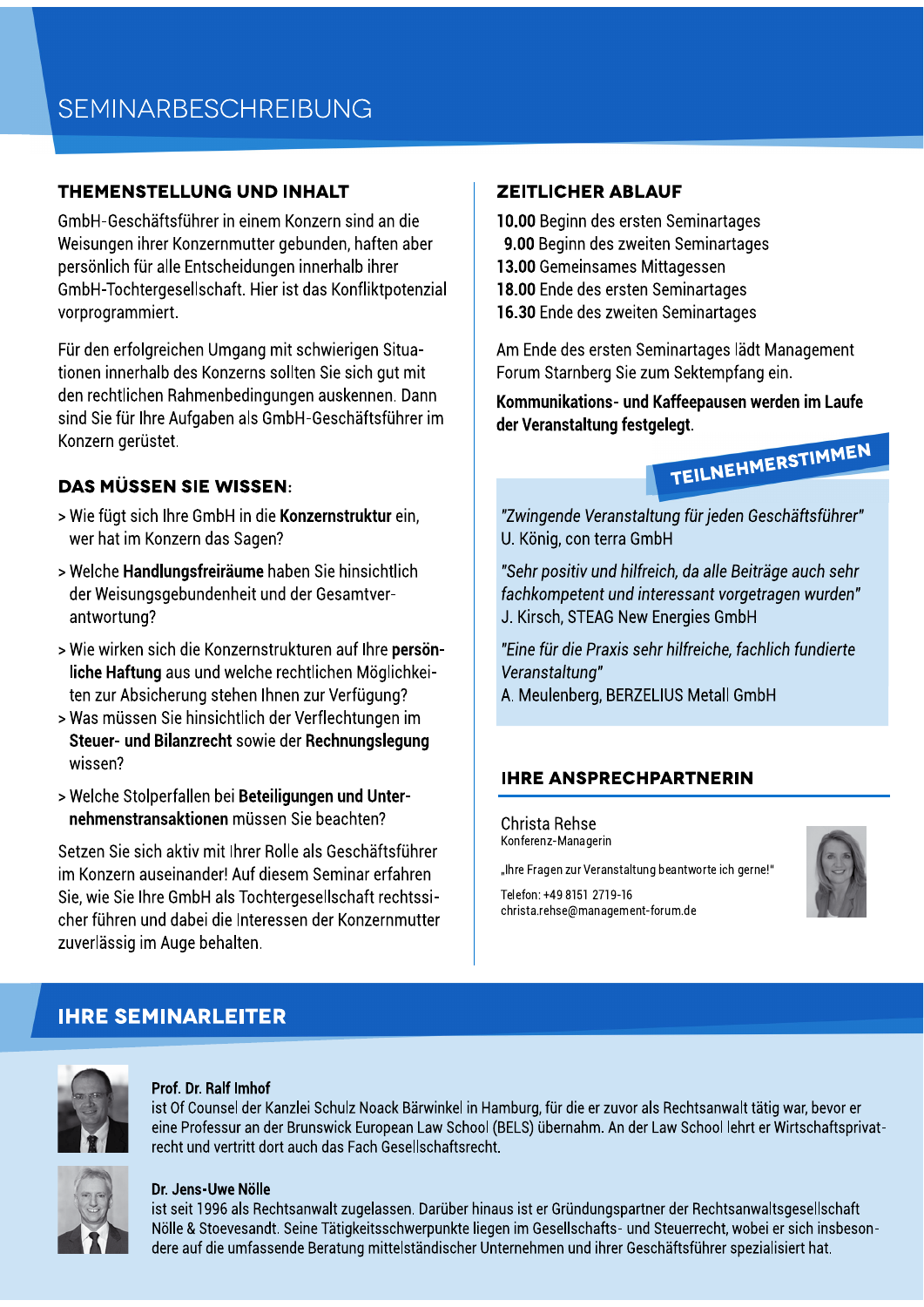## **ERSTER SEMINARTAG**

## **ZWEITER SEMINARTAG**

#### Überblick: GmbH, Geschäftsführer & Konzern

- > Die GmbH im Konzern
- > Geschäftsführung im Konzern
- > Die persönliche Haftung des Geschäftsführers
- > Die Business-Judgement-Rule
- > Vertrauen in Auskünfte von Mitarbeitern und Beratern
- > Beweislast
- > Internationale Konzerne

#### Dienstvertrag und Organstellung des Geschäftsführers

- > Bestellung und Abberufung
- > Anstellungs- / Dienstvertrag
- > Konzernsachverhalte

#### **Vertretung der GmbH**

- > Voraussetzungen einer wirksamen Vertretung
- > Problemfälle
- > Haftung bei fehlerhafter Vertretung

#### **Finanzverfassung und Cash-Pooling**

- > Kapitalaufbringung und -erhaltung
- > Haftungsproblem Cash-Pooling
- > Vertragsgestaltung

#### **Steuern, Verrechnungspreise und Haftung**

- > Verrechnungspreise und Arm's Length-Prinzip
- > Verdeckte Gewinnausschüttung im Konzern
- > Haftungsszenarien

#### **Konzernverträge**

- > Arten von Konzernverträgen
- > Wirksamkeitsvoraussetzungen und Folgen unwirksamer Verträge
- > Beendigung von Konzernverträgen
- > Internationale Verträge

#### Handlungsfreiräume im Konzern?

- > Weisungsgebundenheit des Geschäftsführers
- > Anforderungen an wirksame Weisungen
- > Wirkung einer Geschäftsverteilung und -ordnung

## SPEZIAL:

Multidivisionale Strukturen, Matrix-, Spartenkonzerne & Co. rechtliche Herausforderung

> Von Müttern, Töchtern und Enkeln -Komplexe Verantwortlichkeiten in Konzernen

#### Risikomanagement und pflichtgemäße Organisation

- > Datenschutz, Wissens- und Know-how-Management
- > Vertrags- und Liguiditätsmanagement
- > Kontrollpflichten
- > Shared Services: Aufgabenverlagerung und Fremdvergabe von Leistungen

#### **Informationsrecht im Konzern**

- Wer muss, wer darf etwas wissen?
- > Auskunfts- und Einsichtsrechte der Gesellschafter
- > Das Auskunftsrecht in verbundenen Unternehmen
- > Informationsrechte und -pflichten gegenüber den Mitgeschäftsführern

#### **Compliance**

- > Pflicht zur Verhinderung oder Erschwerung von Straftaten und Ordnungswidrigkeiten
- > Compliance-Organisation
- > Überwachung von (auch ausländischen) Beteiligungen

#### Richtiges Verhalten bei Unternehmenstransaktionen

- > Unternehmenskauf
- > Due Diligence und Vertragsverhandlung
- > Verkauf des eigenen Unternehmens

#### **Strafrechtliche Haftung**

- > Produkthaftung
- > Untreue
- > Korruption

#### **Verhalten in Krisensituationen**

- > Insolvenztatbestände
- > Insolvenzverschleppungshaftung

## SPEZIAL:

#### Haftung des Geschäftsführers in ausgewählten Fällen

- > Datenschutz
- > Produkthaftung
- > Insolvenzverschleppung

#### Haftungsbegrenzung und Vermögenssicherung

- > Wirkungen von Abschlussprüfungen
- > Haftungsregelung im Dienstvertrag
- > Verjährung und Entlastung
- > Sicherung von Beweisen
- > Vermögensverwaltung
- > D&O-Versicherung